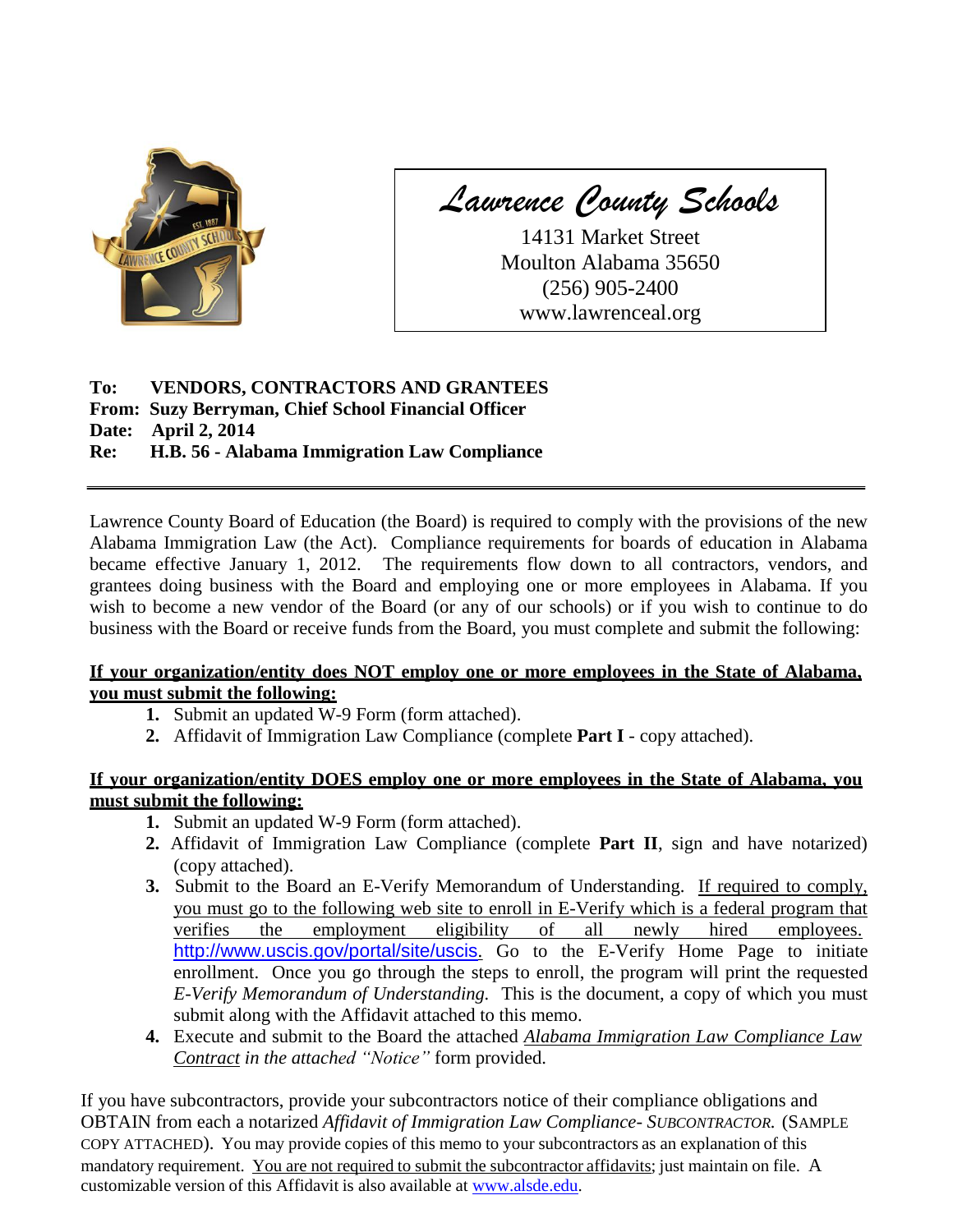These requirements imposed by the new Law are a condition for doing business with the Board and receiving any funds from the Board (or any of the schools). Maintain ALL documents for audit purposes.

If you contract with more than one school system, you will only need to have one affidavit completed and notarized, and then provide a copy to the requesting Boards.

**If you do NOT employ one or more employees in the State of Alabama, submit an updated W-9 and complete Part I of the attached Affidavit. If you DO employ one or more employees in the State of Alabama, please submit the four documents identified.**

**Please submit the requested documentation to the specific school or department that requested the documents from your organization.** *The specific school or department should provide you a fax number or email address!*

We regret any inconvenience or burden that these new requirements place on you and your business or organization. However, all public school systems in Alabama are mandated to comply with the new Alabama Immigration Law. If you wish to do business with the Board, you must comply and submit the requested documents. If we can assist in any way, please contact the requesting school or departmental contact or call us 256-905-2500.

Thank you for your patience and cooperation regarding this matter.

.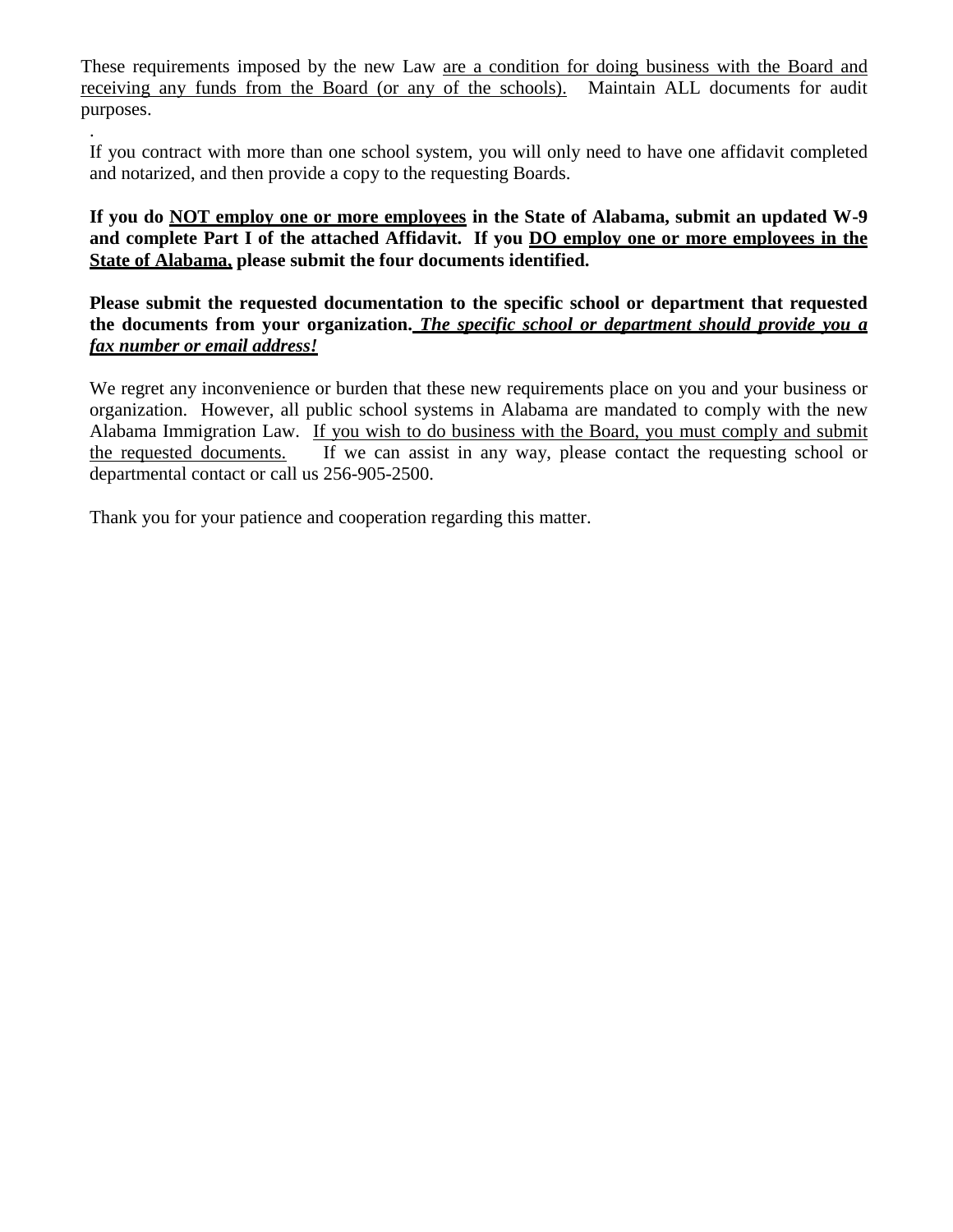### **AFFIDAVIT OF ALABAMA IMMIGRATION COMPLIANCE**

In compliance with Sections 31-13-9 (a) and (b) of the Alabama Code, this Affidavit of Alabama Immigration Compliance must be completed and signed by an officer or owner of a contractor or grantee and notarized, as a condition for the award of any contract by **Lawrence County Board of Education** ("the Board") or by the Alabama Department of Education (ALSDE) to an employer that employs one or more employees in the State of Alabama and is a recipient of funds from the State of Alabama Department of Education, or funds from any political subdivision of the State of Alabama, or any public funded entity (including a local school board).Please complete Part I (if you do NOT employ one or more employees in the State of Alabama) or Part II (if you DO employ one or more employees in the State of Alabama). **The Part II Affidavit must be notarized.**

# **PART I – (Complete if you do NOT employ one or more employees in Alabama)**

State of : County of :

I certify in my capacity as (your position) for (name of contractor or grantee) that Contractor or Grantee does not employ one or more employees in the State of Alabama. I further certify that should my status change and I am required to comply that I will submit all required documents to the Board. I have read this Affidavit and swear and affirm that it is true and correct.

Signature of Affiant

## **PART II – (Complete if you DO employ one or more employees in Alabama)**

State of County of Theorem 2014

Before me, a notary public, personally appeared\_ \_\_\_\_\_\_\_\_\_\_\_\_\_\_\_\_\_\_\_\_\_\_\_\_\_\_\_(print name) who, is duly authorized by the business entity/employer which appears below, being sworn, says as follows:

As a condition for being a contractor or grantee on a project paid for by contract, grant, or incentive by the State of Alabama, or any political subdivision thereof, or any state-funded entity, I hereby attest that in my capacity as

(your position) for (name of contractor or grantee), said Contractor or Grantee does not knowingly employ, hire for employment, or continue to employ an unauthorized alien. Further, Contractor or Grantee affirms that it is providing notice to its subcontractors of their Alabama Immigration Compliance obligations. I further attest that said Contractor or Grantee is enrolled in the E-Verify program and attached to this Affidavit is our E-Verify Memorandum of Understanding confirming such program enrollment. I have read this Affidavit and swear and affirm that it is true and correct.

Signature of Affiant

Sworn to and subscribed before me this day of  $\qquad \qquad 2$ I certify that the affiant is known (or made known) to me to be the identical party he or she claims to be.

Signature and Seal of Notary Public

Please execute and return to the **Lawrence County Board of Education.**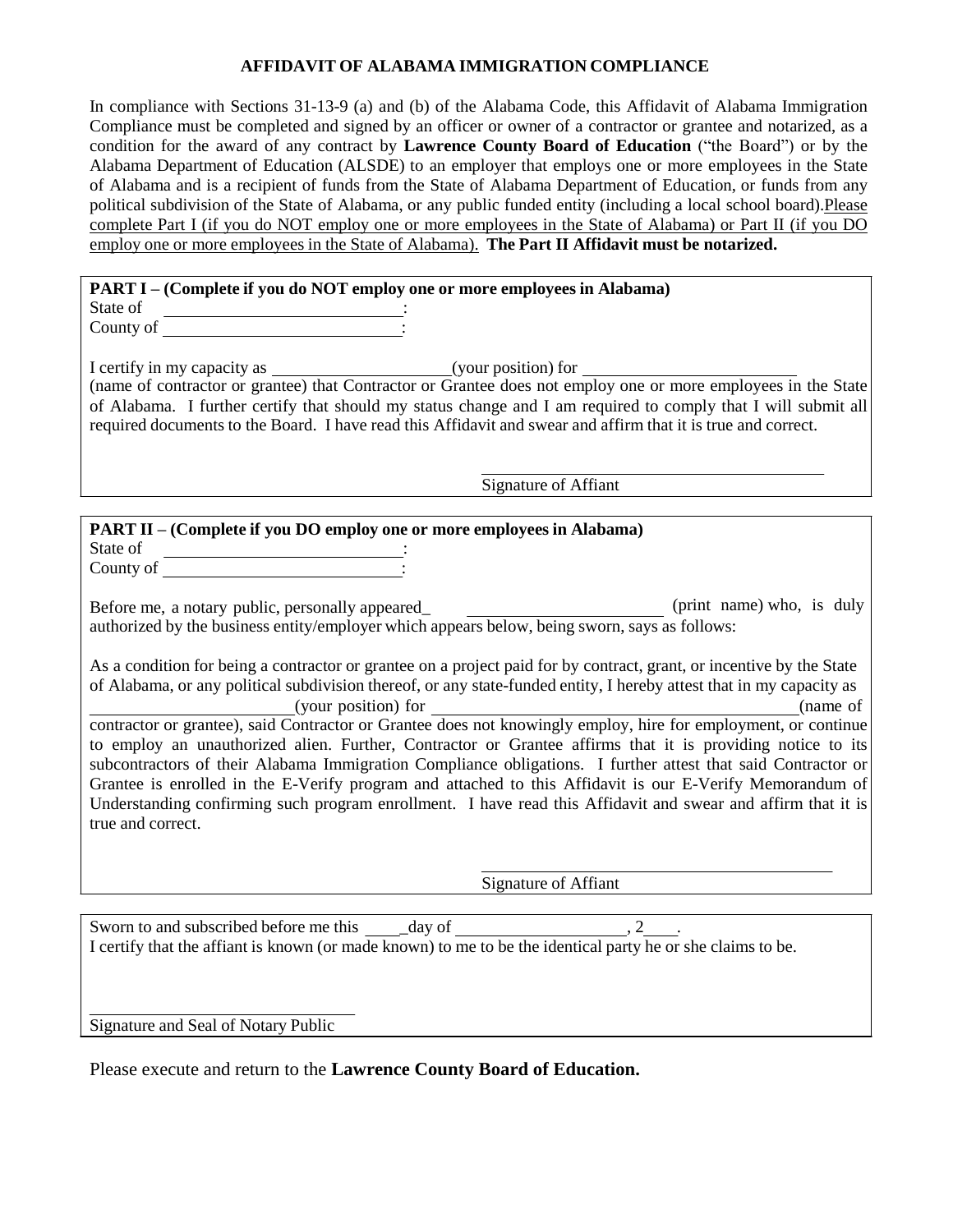Lawrence County Board of Education 14131 Market St. Moulton, Al 256-905-2400

## **Notice of Alabama Immigration Law Compliance Requirements to all Contractors of LOCAL BOARD OF EDUCATION**

As a Contractor, as defined in the Act, to the **LAWRENCE COUNTY BOARD OF EDUCATION** ("Board"), it is critical to your relationship (future or continuing) with the Board that you comply with the Immigration Reform and Control Act of 1986, as amended by the Immigration Act of 1990, and the Beason-Hammon Alabama Taxpayer and Citizen Protection Act. Accordingly, please provide your Affidavit of Immigration Compliance with attached E-Verify Memorandum of Understanding, as requested in the attached memorandum. If you do not believe these obligations apply to you, please notify the Board immediately.

Every contract entered into by the Board from this point forward with a contractor will contain the following clause or one substantially similar:

**Alabama Immigration Law Compliance Contract:** Contractor agrees that it will fully comply with the Immigration Reform and Control Act of 1986, as amended by the Immigration Act of 1990, and the Beason-Hammon Alabama Taxpayer and Citizen Protection Act, which makes it unlawful for an employer in Alabama to *knowingly* hire or continue to employ an alien who is or has become unauthorized with respect to such employment or to fail to comply with the I-9 requirements or fails to use E-Verify to verify the eligibility to legally work in the United States for all of its new hires who are employed to work in the State of Alabama. Without limiting the foregoing, Contractor shall not knowingly employ, hire for employment, or continue to employ an unauthorized alien, and shall have an officer or other managerial employee who is personally familiar with the Contractor's hiring practices to execute an affidavit to this effect on the form supplied by the Board and return the same to the Board. Contractor shall also enroll in the E-Verify Program prior to performing any work, or continuing to perform any ongoing work, and shall remain enrolled throughout the entire course of its performance hereunder, and shall attach to its affidavit the E-Verify Program for Employment Verification and Memorandum of Understanding and such other documentation as the Board may require to confirm Contractor's enrollment in the E-Verify Program. Contractor agrees not to knowingly allow any of its subcontractors, or any other party with whom it has a contract, to employ in the State of Alabama any illegal or undocumented aliens to perform any work in connection with the Project, and shall include in all of its contracts a provision substantially similar to this paragraph. If Contractor receives *actual knowledge* of the unauthorized status of one of its employees in the State of Alabama, it will remove that employee from the project, jobsite or premises of the Board and shall comply with the Immigration Reform and Control Act of 1986, as amended by the Immigration Act of 1990, and the Beason-Hammon Alabama Taxpayer and Citizen Protection Act. Contractor shall require each of its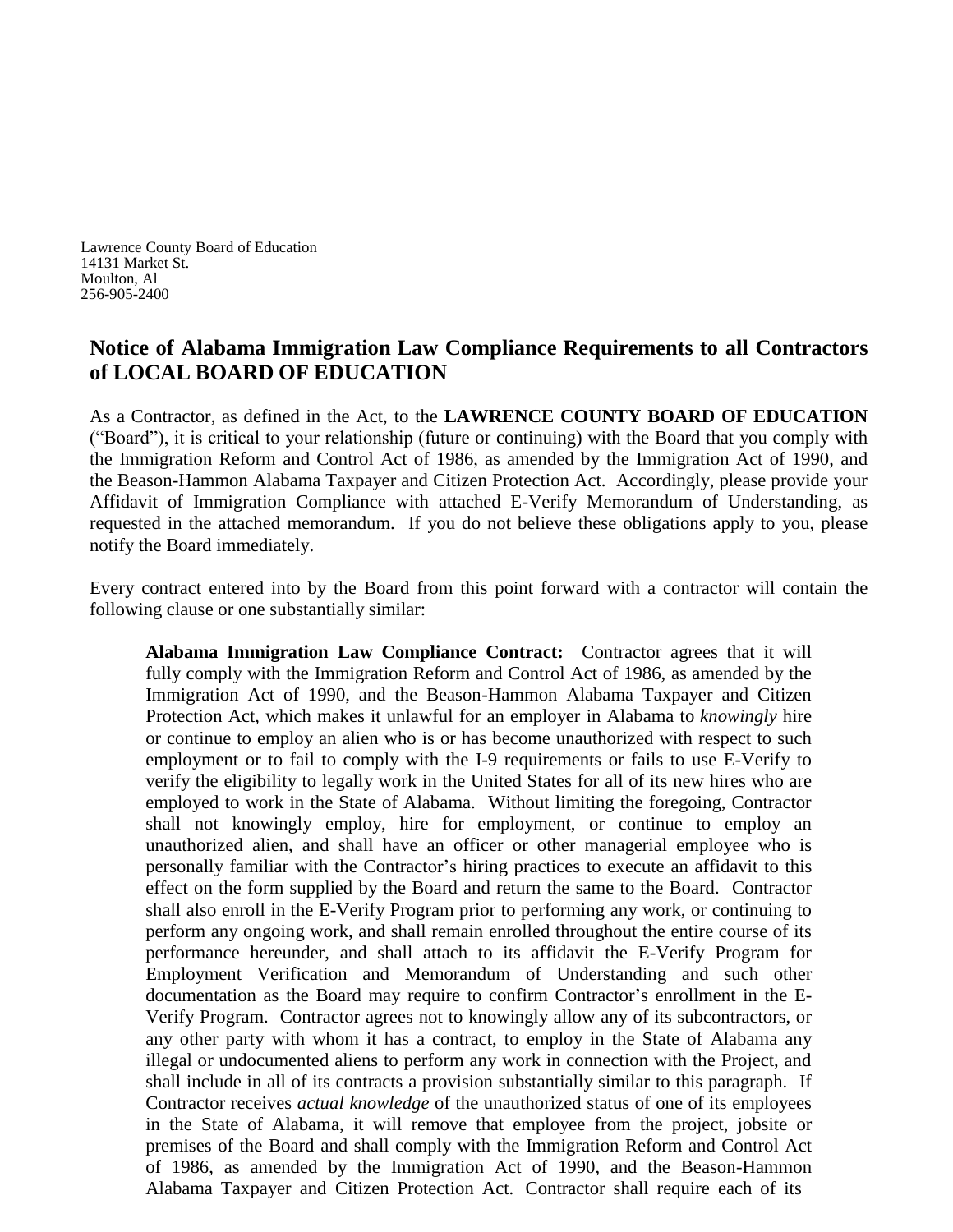subcontractors, or other parties with whom it has a contract, to act in a similar fashion. If Contractor violates any term of this provision, this Agreement will be subject to immediate termination by the Board. To the fullest extent permitted by law, Contractor shall defend, indemnify and hold harmless the Board from any and all losses, consequential damages, expenses (including, but not limited to, attorneys' fees), claims, suits, liabilities, fines, penalties, and any other costs arising out of or in any way related to Contractor's failure to fulfill its obligations contained in this paragraph.

To the extent that there is no formal written contract between the Board and the Contractor, such as where business is conducted by purchase order, this document shall serve as the Alabama Immigration Compliance Contract.

## **Alabama Immigration Law Compliance Contract Notice Acknowledged and Agreed by Contractor whose name appears below:**

Contractor Officer or Owner Signature/Date

Print Name/Title/Company

Please execute and return to **Lawrence County Board of Education**.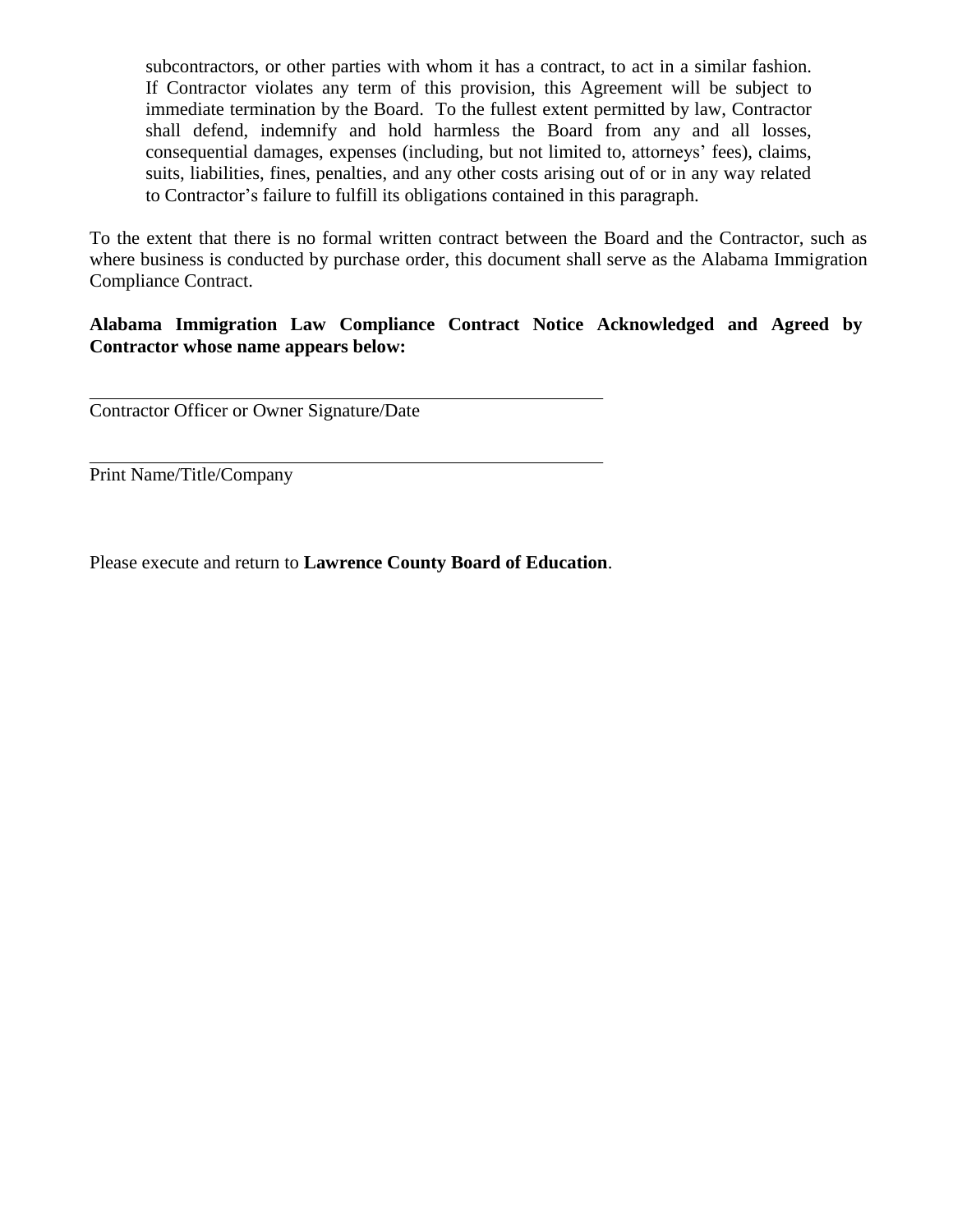#### **SUBMITTED!)**

## **AFFIDAVIT OF ALABAMA IMMIGRATION COMPLIANCE BY A SUBCONTRACTOR TO LOCAL SCHOOL BOARD IN THE STATE OF ALABAMA AND/ OR THE STATE BOARD OF EDUCATION**

In compliance with SECTIONS 9 (a) and (b) BEASON-HAMMON ALABAMA TAXPAYER AND CITIZEN PROTECTION ACT (the "Act"); CODE OF ALABAMA, SECTIONS 31-13-9 (a) and (b), this Affidavit of Alabama Immigration Compliance is to be completed and signed by an officer or owner of a subcontractor and notarized, as a condition for the award of any contract by a local school board ("the Board") or by the Alabama Department of Education (ALSDE) to a Contractor that employs one or more employees in the State of Alabama and is a recipient of funds from the State of Alabama Department of Education, or funds from any political subdivision of the State of Alabama, or any public funded entity. As determined by the Superintendent of the Alabama Department of Education, a notarized Subcontractor Affidavit in this format shall be acceptable by all Contractors to local school boards in the State of Alabama and the ALSDE in compliance with the Act. Subcontractors are to provide notice to their Subcontractors of their Alabama Immigration Compliance obligations.

State of Alabama: County of :

Before me, a notary public, personally appeared \_\_\_\_\_\_\_\_\_\_\_\_\_\_\_\_\_\_\_\_\_\_\_(print name) who, is duly authorized by the business entity/employer which appears below, being sworn, says as follows:

As a condition for being a subcontractor to a contractor or grantee on a project paid for by contract, grant, or incentive by the State of Alabama, or any political subdivision thereof, or any state-funded entity, I hereby attest that in my capacity as (your position) for (name of subcontractor), said subcontractor does not knowingly employ, hire for employment, or continue to employ an unauthorized alien. Further, subcontractor affirms that it is providing notice to its subcontractors of their Alabama Immigration Compliance obligations.

I further attest that said subcontractor is enrolled in the E-Verify program and attached to this Affidavit is our E-Verify Memorandum of Understanding confirming such program enrollment. Further, as a direct subcontractor, for those current employees for whom the E-Verify system may not be used in accordance with applicable federal rules and regulations, subcontractor has reviewed, or had reviewed, the Form I-9s for each of its current employees and has a good faith belief that it has complied with ALA. CODE  $\S$  31-13-9(c) and (d).

I have read this Affidavit and swear and affirm that it is true and correct.

Signature of Affiant

Sworn to and subscribed before me this  $\frac{d}{dx}$  day of  $\frac{1}{x}$ , 2 I certify that the affiant is known (or made known) to me to be the identical party he or she claims to be.

Signature and Seal of Notary Public

To be returned to the **Contractor or Grantee** of Lawrence County Board of Education. (NOT REQUIRED TO BE SUBMITTED TO THE BOARD OR ANY OF THE BOARD'S SCHOOLS!)